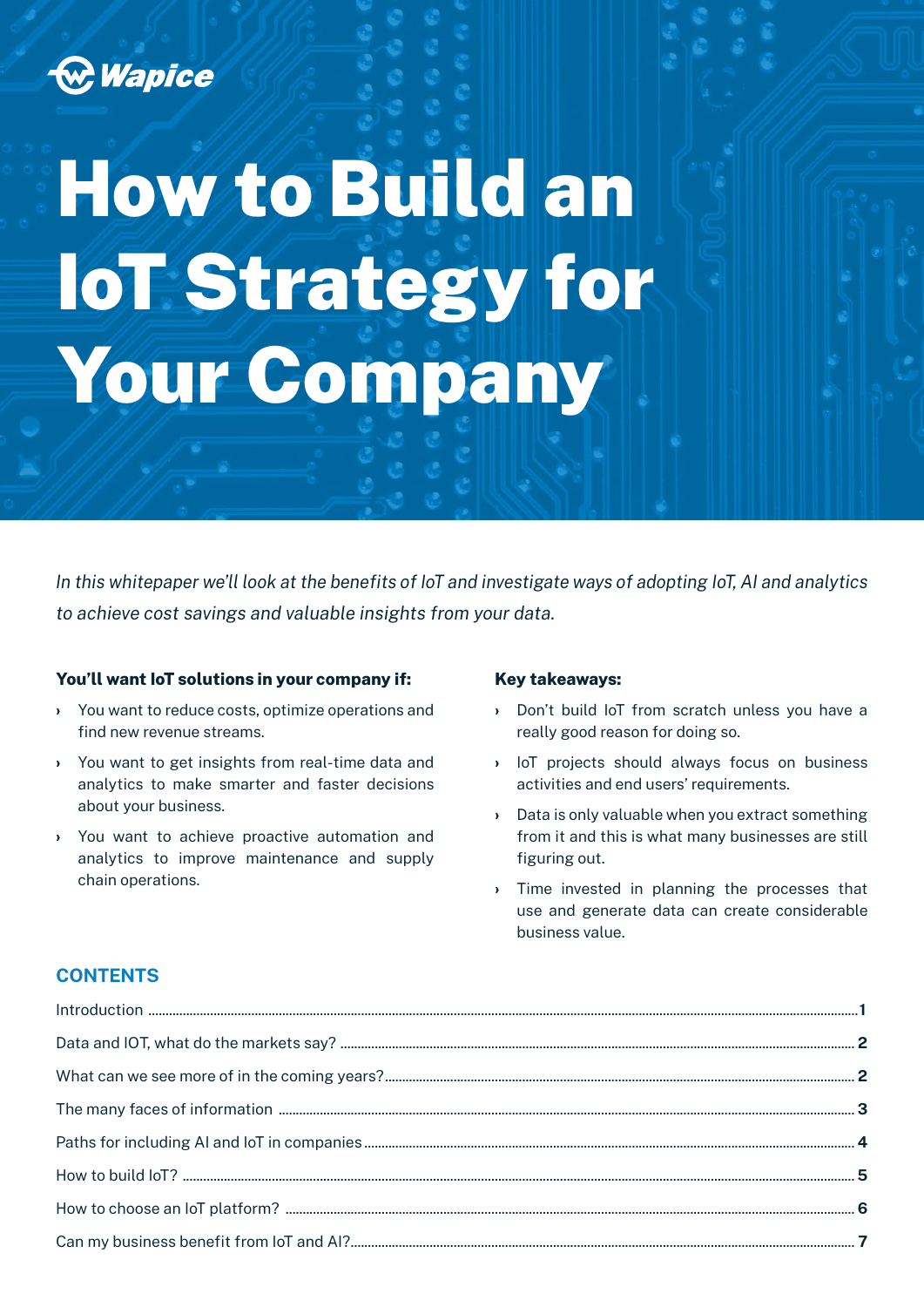## <span id="page-1-0"></span>How to Build an IoT Strategy for Your Company

### **INTRODUCTION**

*IoT devices connect the world of hardware to the Internet and each other. They help to provide control to the edge, feed data to IoT platforms, and enable the production of insightful information for the end user about their business processes. With the rise of more alternatives and cheaper prices in sensors, the connectivity possibilities become abundant, so it's not surprising that companies are now eager to look for solutions in IoT, edge, and AI to help gain more insight and intelligence from the data. Now is the time for it as the necessary technologies are estimated to reach the famous "plateau of productivity" in 2-5 years.*

In this whitepaper we'll look at the benefits of IoT in business and investigate the ways of adopting IoT, AI, and analytics to achieve cost savings and valuable insights from your data.

IoT projects should always focus on business activities and end users' requirements. The fundamental question to solve is how to find extra value and more refined insights from data. After all, data collection and hardware are the simpler pieces in the equation.

### **Control your data, gain insight and intelligence, find extra value from data**



**To realize the full potential of IoT, and for businesses to benefit from it, analytics must be a top priority.**

#### **Typical applications for IoT:**

The current landscape for advanced IoT applications is divided into industry, environment, living, transport and health.

| <b>Environment</b> | Living          | <b>Transport</b>  | <b>Health</b>  |
|--------------------|-----------------|-------------------|----------------|
| Monitoring         | Social networks | Smart transport   | Healthcare     |
| Smart grid         | Entertainment   | <b>Smart City</b> | <b>Fitness</b> |
|                    | Smart home      |                   | Food safety    |
|                    |                 |                   | Fire safety    |
|                    |                 |                   |                |

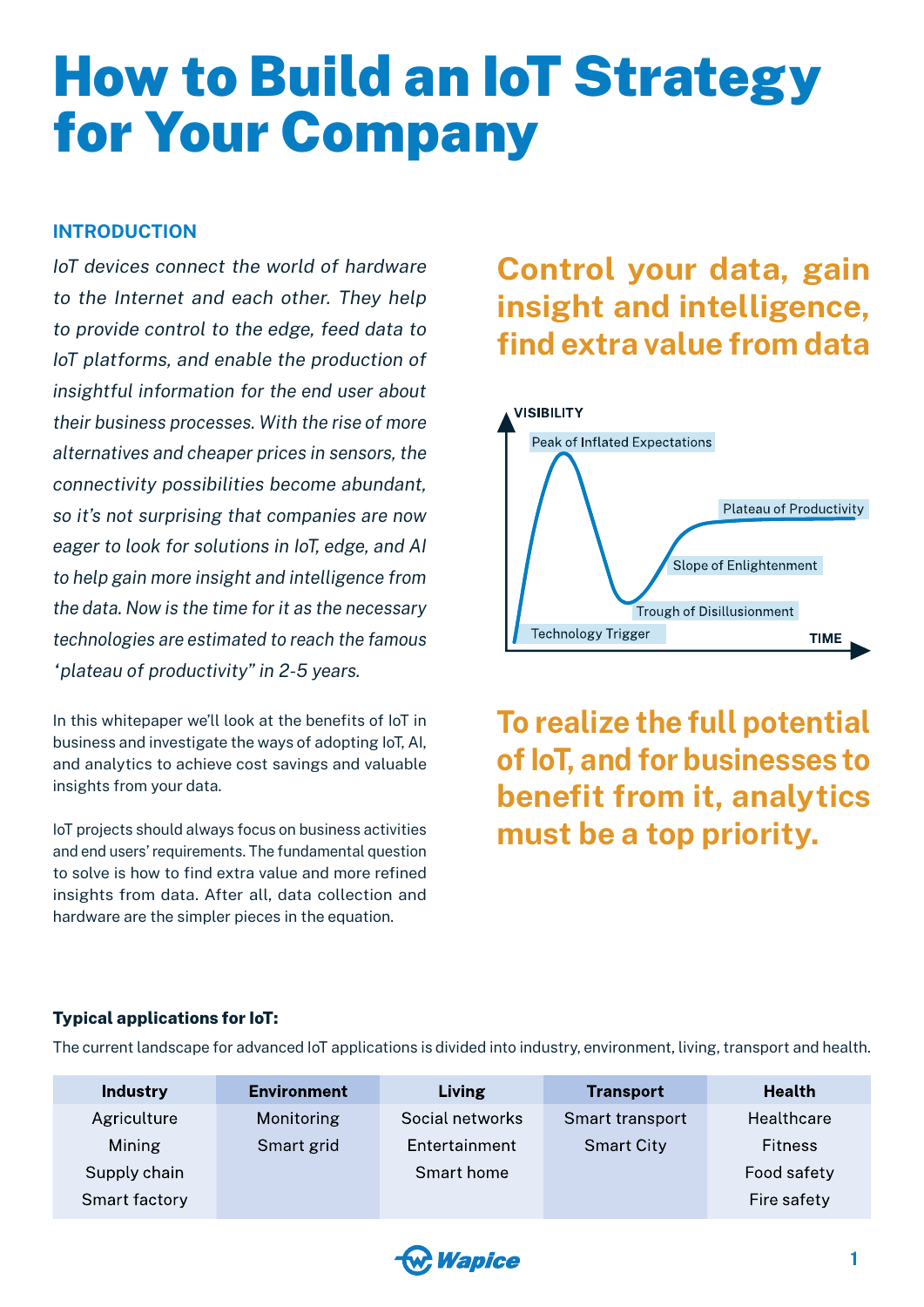<span id="page-2-0"></span>

### **DATA AND IOT, WHAT DO THE MARKETS SAY?**

IoT analytics is expected to have a continuously growing market. Some of the biggest contributors to that are lower setup costs and better platforms. Other key factors driving the IoT market include the high growth of IoT data generation and the need for advanced analytics and automation for businesses using these technologies. Market sentiment indicates that software innovation and adoption will remain as the core focus for end users.

Industry 4.0 reports indicate that the adoption of new solutions in IoT and AI is fastest in the automotive industry followed by electronics, mining, and process industries. The most innovative companies have a forward-thinking strategy, have compelling use of new technologies on their own products, and are willing to be pioneers and early adopters to gain market readiness.

The amount of data generated through IoT connected devices is staggering. It has been estimated by the IDC that more than 2.5 quintillion bytes of data are produced a day by IoT devices. This data is only valuable when you extract something from it and this is what many businesses are still figuring out. To realize the full potential of IoT, and to create business from it, analytics must be a top priority. Organizations need the right tools and processes to act and react to the collected data.

### **WHAT CAN WE SEE MORE OF IN THE COMING YEARS?**

Mickey Shroff, Head of AI at Wapice says: "There is a large potential still in the healthcare industry and particularly for the elderly living at home alone. It can be anything from smart care and safety solutions to early care intervention and an increased feeling of independence and safety. It is really true that there is a sensor for any given situation. The Healthcare industry can greatly benefit from this fact to improve the real-time situation awareness of caregivers. Safety can also be increased in a lot of different industries using edge and computer vision. For example, building sites and warehouses benefit from systems using video surveillance that detects and alerts when safety equipment such as helmets are missing or a person has fallen unconscious in remote areas. In the future, we will see even more commercialization of solutions from intelligence gathered and aggregated from our daily activities. The future will be super exciting. Solutions that impact our society serves us all!

### **It is really true that there is a sensor for any given situation.**

**Mickey Shroff, Head of AI at Wapice**

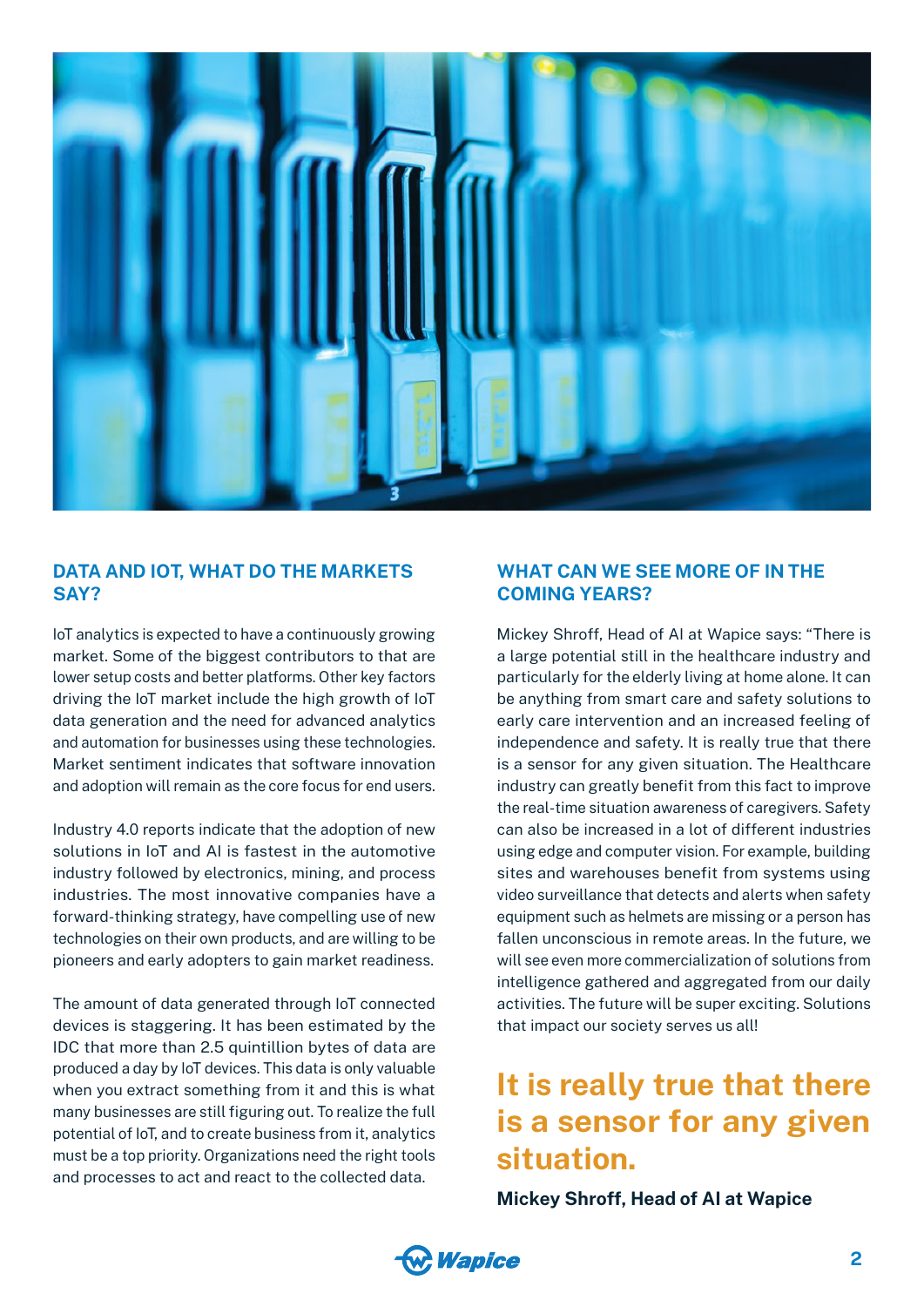### <span id="page-3-0"></span>**THE MANY FACES OF INFORMATION**

Information from collected data is often very diverse, heterogeneous, and often unstructured. The evolution of analytics has progressed from business intelligence to big data analytics and into integrated, agile, rapid insights yielding an ecosystem of analytics.

Value hierarchies can be used to divide information into the following levels:



These levels help to organize and refine desired outcomes from the data. Most of the data can be turned into descriptive information for example with the following methodologies: classification, trend analysis, and video analytics, etc. Some forms of data are better for knowledge discovery or prediction such as text and time series.

The final levels in the value hierarchy can provide foresight and prescriptive information to support business and trend analytics. Understanding the data available to you is the key to get more refined insights from it. Time invested in the planning of the processes that use and generate the data can turn into considerable business value.

### **Understanding the data available to you is the key to getting more refined insights from it.**

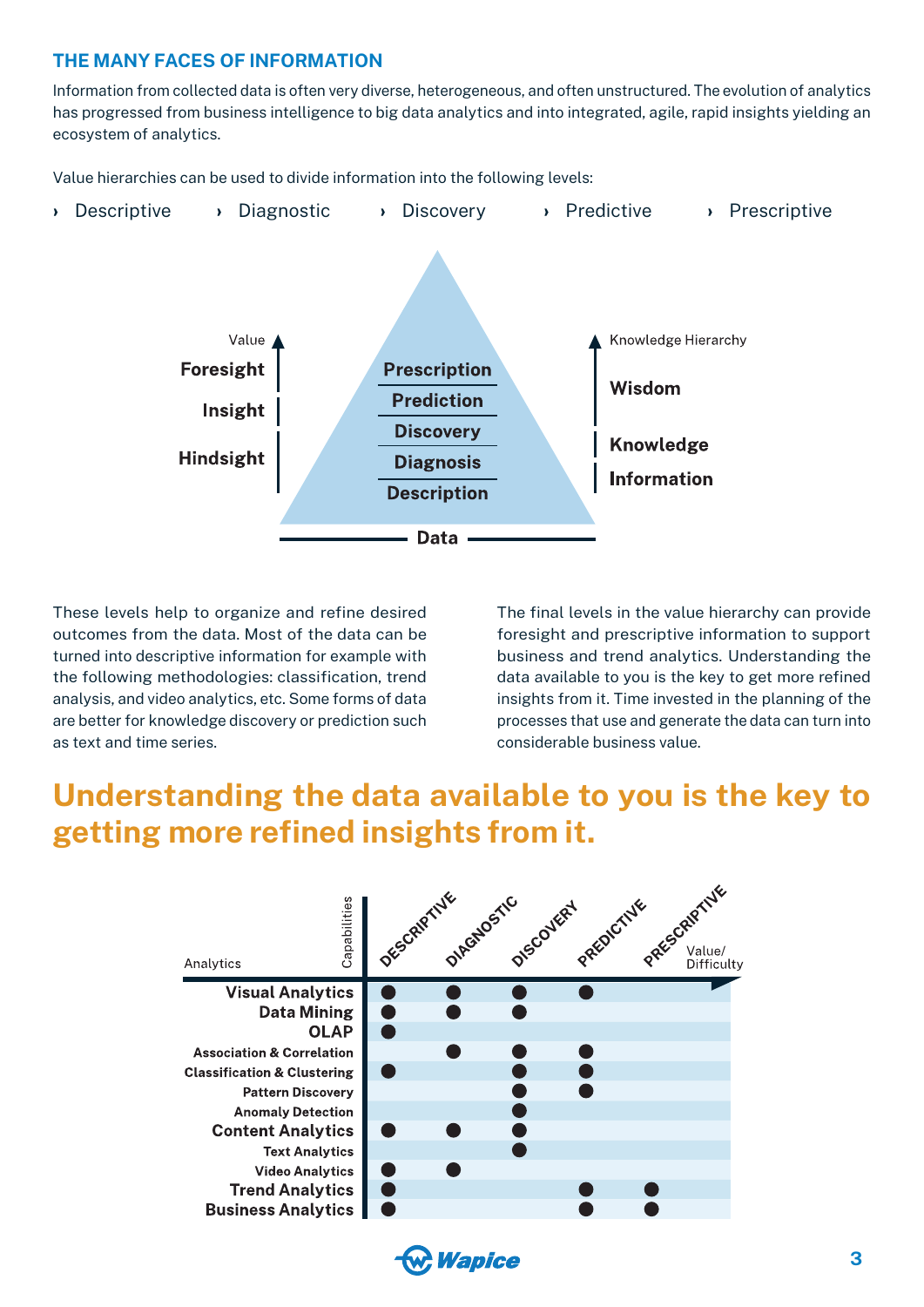<span id="page-4-0"></span>

### **PATHS FOR INCLUDING AI AND IOT IN COMPANIES**

Simplifying access and reporting IoT data is very valuable to companies. There are different phases a company can be on its path to transforming data into usable and valuable information to form new levels of customer engagement.

We have set up checkpoints that you can refer to for evaluating your position in data and analyticsdriven businesses. Every company has its unique insights about how they want to build new customer relationships. However, there are some general topics common to every organization. Objectives often include engaging customers, customizing user experience, obtaining analytics, or optimizing productivity with insights and predictions. Any place you have an option to put a device to measure, interact, or analyze something, you can also connect AI to it directly in the edge or later in the cloud.

**A company can be in different phases of their path to transforming data into usable and valuable information.**

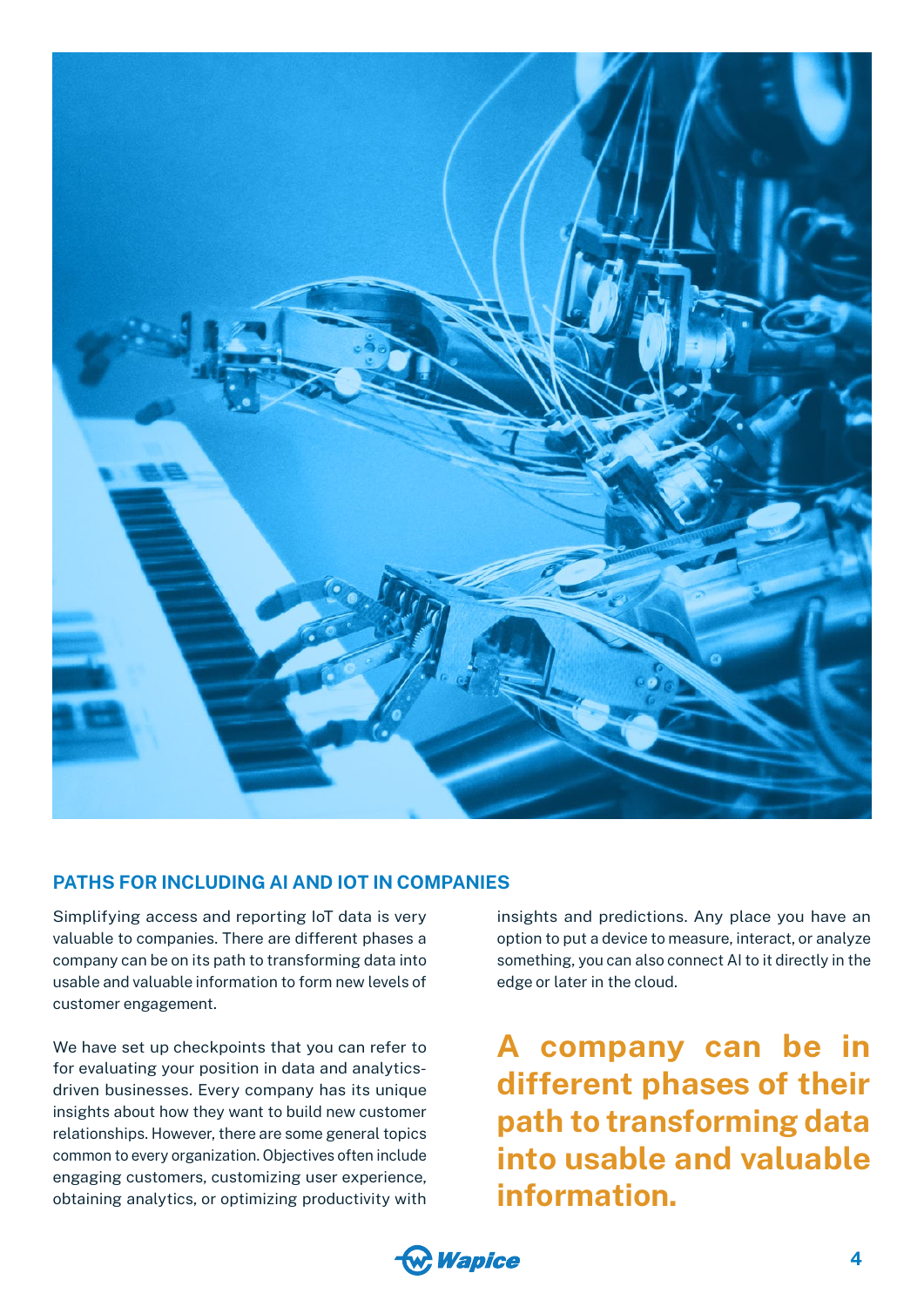### <span id="page-5-0"></span>**HOW TO BUILD IOT?**

- › Set indicators and objectives for measuring process efficiency.
- › Time spent on planning processes is time well spent. Do a quick proof-of-concept experiment to ensure the viability of assumptions.
- › Identify not only the IoT devices but also other systems that need to be connected.
- › Don't build IoT from scratch unless you have a really good reason for doing so. There are a large number of outof-the-box components and good solutions to choose from.

When you are looking for solutions to provide you with the needed platforms and functionalities, one good way to map what you need is to make it a step-by-step process. Wapice often approaches this with readiness workshops where domain experts discuss the unique business goals and possible ways to activate them. Checkpoints are progressed from readiness workshops to a pilot project. The final step is a full production-ready IoT and AI-enabled solution.

| <b>USER</b><br><b>APPLICATIONS</b>  | <b>User</b><br>applications | <b>Reporting</b><br>services | <b>Analytics</b>         |                                          |
|-------------------------------------|-----------------------------|------------------------------|--------------------------|------------------------------------------|
| <b>PROCESS</b><br><b>MANAGEMENT</b> | <b>Device</b><br>management | <b>Data</b><br>processing    | <b>Access</b><br>control | <b>Application</b><br><b>Development</b> |
| <b>DATA</b><br><b>COLLECTION</b>    | <b>IoT</b> connectivity     |                              | <b>Storage</b>           |                                          |
| <b>DEVICES</b>                      | <b>API</b>                  | <b>MQTT</b>                  | <b>EDGE</b><br>software  |                                          |

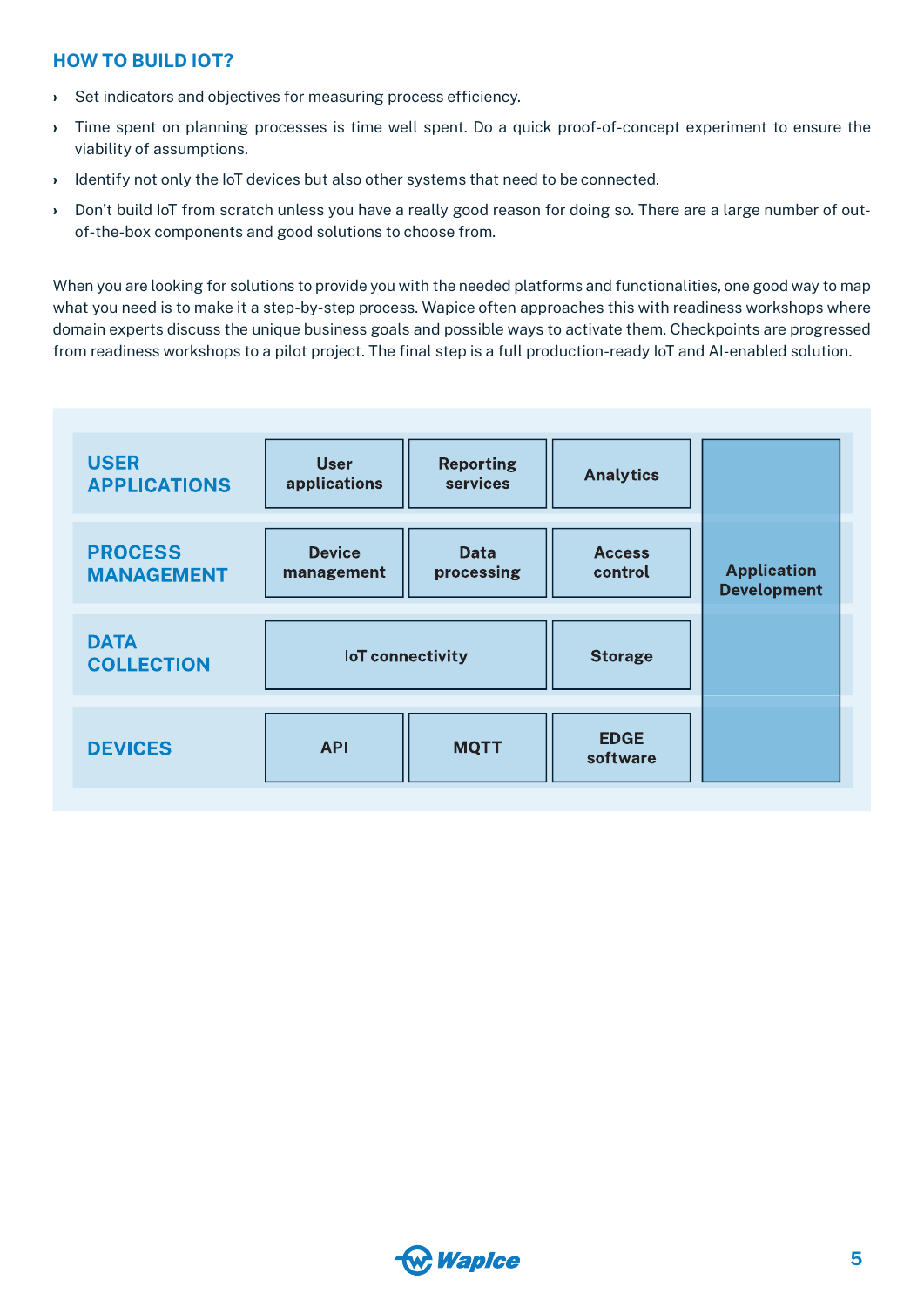<span id="page-6-0"></span>

### **HOW TO CHOOSE AN IOT PLATFORM?**

A good platform should preferably provide a hazzle free approach to visualizing and interpreting your data and it should support a wide range of inputs from different ecosystems and integrations both vertically and horizontally.

- › Check that supported transfer protocols are industry standards. MQTT is the most broadly used protocol and holds the de facto standard in IoT. Also, REST is a good option to have for additional flexibility.
- › Avoid vendor lock and aim for a hardwareagnostic and cloud-agnostic platform
- › Make sure the platform has ongoing support to avoid dealing with a non-working or unsupported product.
- › You should give priority to open interfaces and multi-vendor platforms to ensure that the software architecture will last as long as the industrial machine, i.e. 10-20 years.

### **Prefer flexibility and hardware/cloud agnostic platforms**